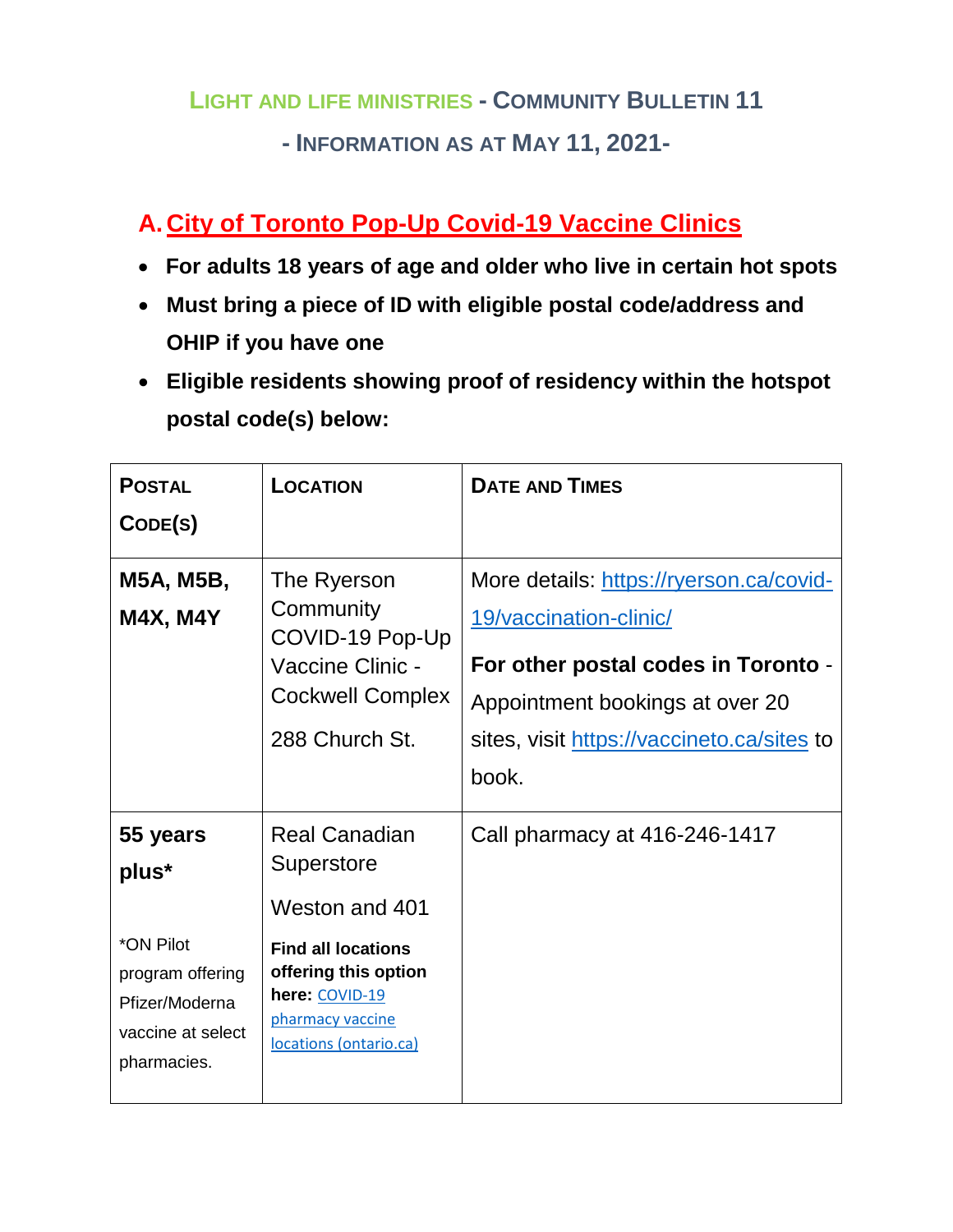| <b>POSTAL</b><br>CODE(S)                                                                         | <b>LOCATION</b>                                                                                                                                                             | <b>DATE AND TIMES</b>                                                                                                                                                          |
|--------------------------------------------------------------------------------------------------|-----------------------------------------------------------------------------------------------------------------------------------------------------------------------------|--------------------------------------------------------------------------------------------------------------------------------------------------------------------------------|
| L1S, L1T,<br>L1V, L1X,<br>L1Z                                                                    | See Region of Durham Hot Spot Pop-Up Vaccine Clinic Calendar Flyer, OR<br>Visit www.durham.ca/vaccineappointment for other Pop-up vaccine<br>clinics OR call 1-888-444-5113 |                                                                                                                                                                                |
| "M" hot spot<br>*live or work<br>M6M, M6N, M6A,<br>M9N priority<br>M1S, M1V,<br>M <sub>1</sub> X | <b>General Mercer</b><br><b>Public School</b><br>30 Turnberry Ave.<br><b>Albert Campbell</b><br>Collegiate<br>Institute<br>1550 Sandhurst<br>Circle                         | Tuesday May 11, 12:00 $pm - 8$ pm<br>Wed May 12, 11:00 $am - 9$ pm<br>Thursday May 13, 11:00 am $-9$ pm<br>Tuesday May 11 and Wednesday<br><b>May 12</b><br>9:00 am to 9:00 pm |
| <b>M1C, M1E</b>                                                                                  | Boys & Girls Club<br>of East<br>Scarborough<br>100 Galloway Rd.                                                                                                             | Wednesday, May 12<br>9 am to 9 pm                                                                                                                                              |
| All "M" hot<br>spot postal<br>codes<br>*live or work                                             | <b>West Park</b><br><b>Healthcare</b><br>Centre,<br><b>Community Place</b><br>Hub                                                                                           | Can be booked online at<br>https://t.co/oX4x2bPPm6?amp=1                                                                                                                       |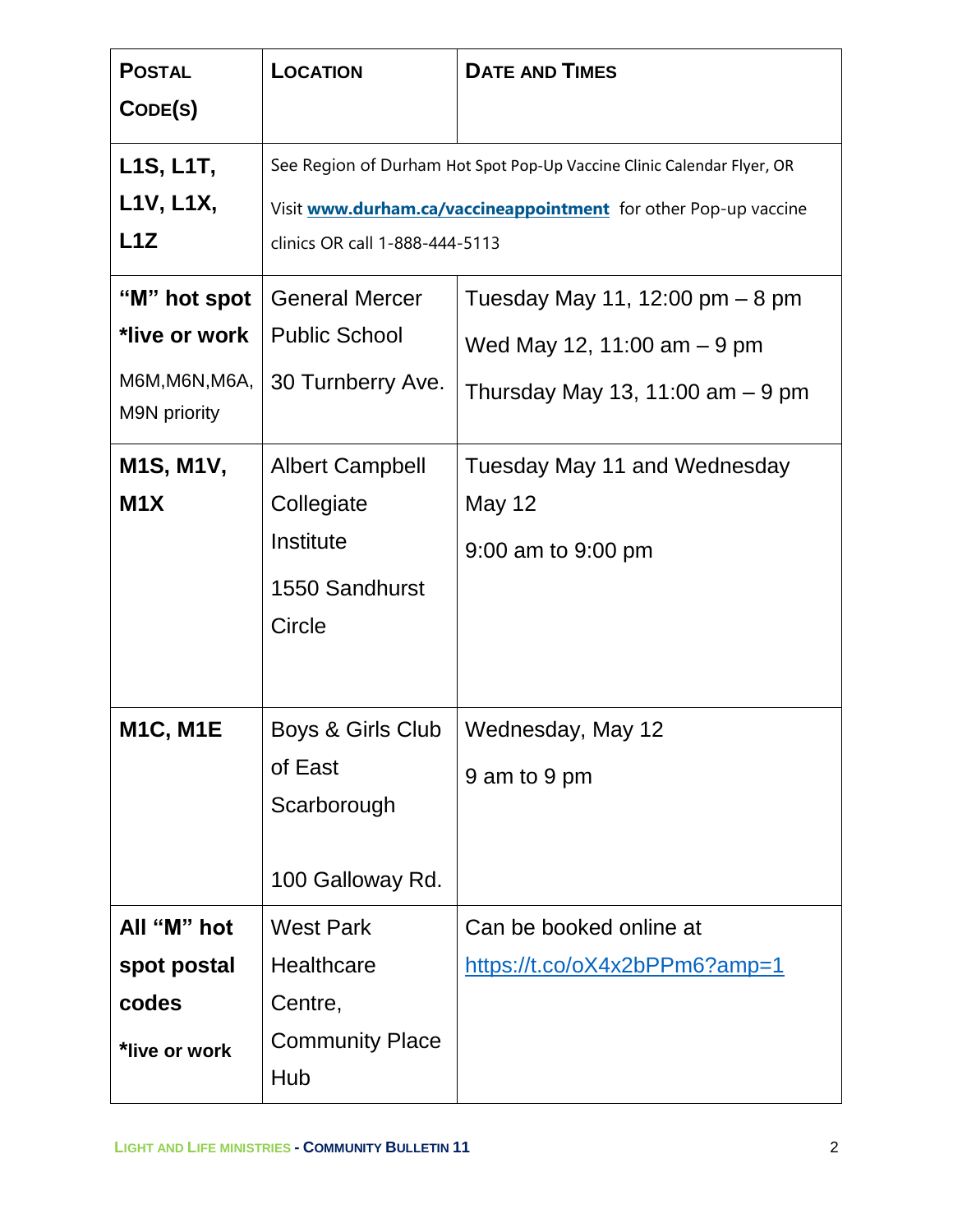| <b>POSTAL</b><br>CODE(S)                                                                                                                                                    | <b>LOCATION</b>                                                                                                              | <b>DATE AND TIMES</b>                                                                         |
|-----------------------------------------------------------------------------------------------------------------------------------------------------------------------------|------------------------------------------------------------------------------------------------------------------------------|-----------------------------------------------------------------------------------------------|
| <b>M3H, M3J,</b><br><b>M3K, M3L,</b><br><b>M3M, M3N,</b><br><b>M6A, M6L,</b><br><b>M9L, M9M,</b><br><b>M9N</b><br>*live or work                                             | 2230 Jane St.<br>Entrance: Chalkfarm<br>Park between the<br><b>Toronto Fire Station</b><br>and 200 Chalkfarm<br><b>Drive</b> | Tuesday May 11 and Wednesday<br><b>May 12</b><br>11:00 am to 9:00 pm (while<br>supplies last) |
| <b>M3H, M3J,</b><br><b>M3K, M3L,</b><br><b>M3M, M3N,</b><br><b>M6A, M6L,</b><br><b>M9L, M9M,</b><br><b>M9N</b><br>*live or work                                             | Dominic Di Luca<br><b>Community Centre</b><br>25 Stanley Rd                                                                  | Thursday May 13 and Friday<br>May 14<br>10:00 am - 7:00 pm (while supplies<br>last)           |
| <b>M2R, M3H,</b><br>M3J, M3K,<br>M3L, M3M,<br><b>M3N, M6A,</b><br><b>M6B, M6E,</b><br><b>M6L, M6M,</b><br><b>M9L, M9M,</b><br><b>M9N, M9P,</b><br>M9V, M9W<br>*live or work | <b>Downsview Arena</b><br>1633 Wilson Ave.                                                                                   | Open from 9:00 am (while supplies<br>last)                                                    |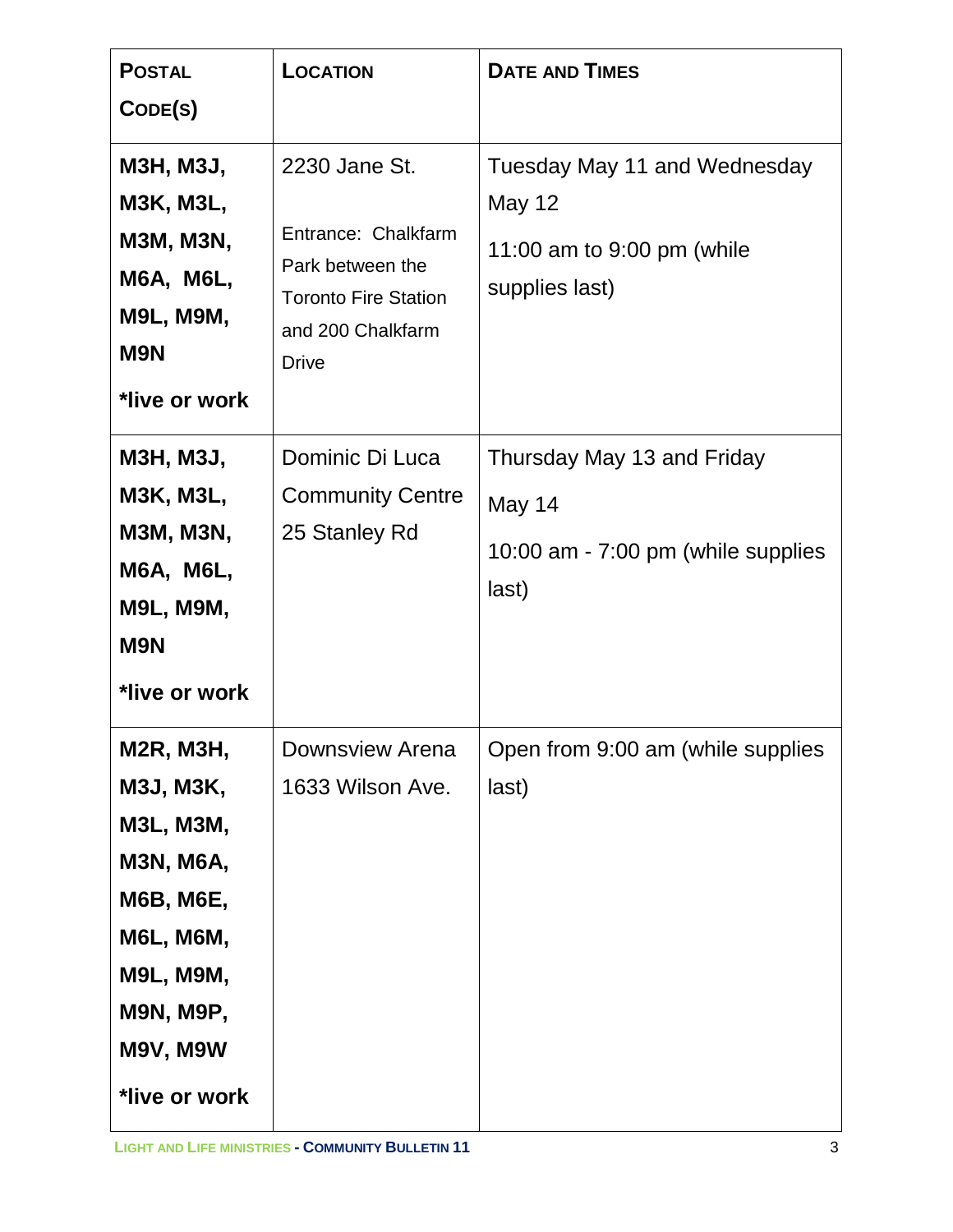| <b>POSTAL</b><br>CODE(S) | <b>LOCATION</b>                                                                   | <b>DATE AND TIMES</b>                                                            |
|--------------------------|-----------------------------------------------------------------------------------|----------------------------------------------------------------------------------|
| <b>M5A, M4X</b>          | Jimmie Simpson<br><b>Recreation Centre</b><br>870 Queen St E                      | Tuesday May 11 and Wednesday<br>May 12<br>8:00 am (while supplies last)          |
|                          | Church of Holy<br><b>Trinity</b><br><b>17 Trinity Square</b><br>25 Charles St. E. | Tuesday May 11<br>11:00 am to 4:00 pm<br>Thursday, May 13<br>5:00 pm $-$ 9:00 pm |

## **B. Hospital Run Vaccine Clinics (appointments are required)**

#### **GEORGE S. HENRY VACCINE CLINIC**

Mobile Vaccine Clinic (**first doses only**) at George S. Henry Academy (200 Graydon Hall Drive.) **from Tuesday, May 11** for people 18+ **living in M3A, M3H, M2M, M2R, M2J**

**You can now book your appointment online for May 11.**

**[Click here to book your appointment at George S. Henry Academy](https://nygh.vertoengage.com/engage/generic-open-clinic?key=fba9f065-ebb8-4412-baaf-73534eb37854&auth_token=d7bea86b-4aea-476f-a3ca-f7f1b88e328d)**

*\*ID and proof of address is required upon arrival to the clinic.*

**NORTH YORK GENERAL HOSPITAL AND NORTH YORK TORONTO HEALTH PARTNERS**

Vaccine Clinic at **Seneca College Newnham Campus** (1750 Finch Ave. E.) **on** 

#### **Tuesday, May 11** for:

- People 18+ living in any Toronto hotspot postal code area
- At risk health conditions who live in an M postal code
- Individuals who are 40+ who live in an M postal code / ID and proof of address required

**[Click here to book your appointment at Seneca College](https://nygh.vertoengage.com/engage/generic-open-clinic?key=fba9f065-ebb8-4412-baaf-73534eb37854&auth_token=8ffdaf59-5ff5-4870-aa3c-c1b118f80cb2)**

**LIGHT AND LIFE MINISTRIES - COMMUNITY BULLETIN 11** 4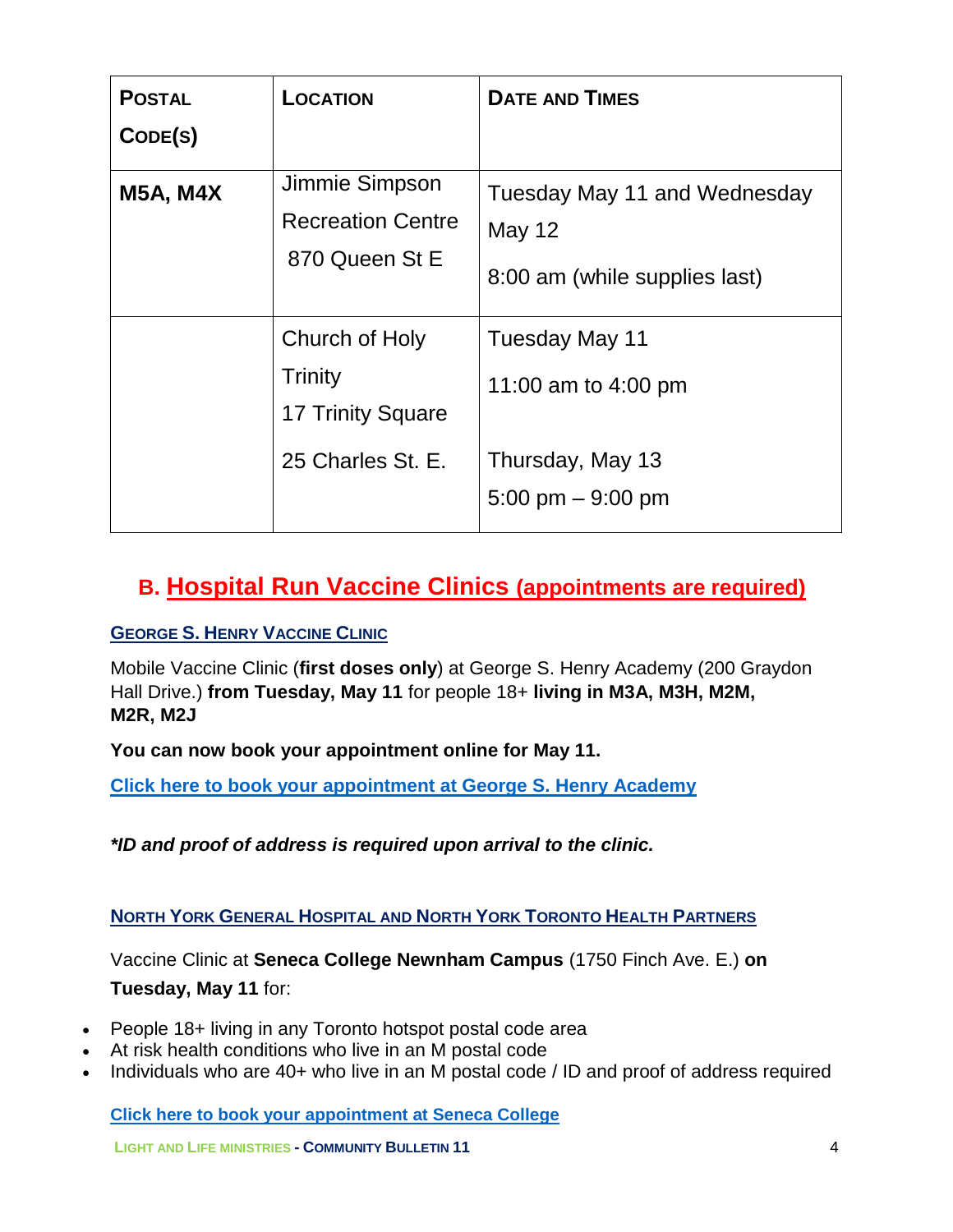#### **CITY OF TORONTO**

### **Toronto Hospitals and Ontario Health Teams COVID-19 Vaccination Pre-Registration and Booking Site**

Availability of vaccination appointments depends on vaccine supply. This system will provide you with the option to either:

- Book a first dose appointment
- Pre-register for when a first dose appointment becomes available

Only eligible individuals may register. Walk-ins are not accepted. Appointments are required.

To book a Covid-19 vaccine appointment, visit<https://vaccineto.ca/landing> - If you require assistance, please contact call centre at - [1-888-385-1910](tel:1-888-385-1910)

#### **REGION OF DURHAM**

The Region of Durham has advised that appointments are available for eligible priority populations. To learn more and book a vaccine appointment, visit [durham.ca/covidvaccines](http://www.durham.ca/covidvaccines)

The Durham Health Vaccine webpages will be updated as appointments become available. To book a vaccine appointment, visit<https://lh-vb-form.azureedge.net/>

#### **REGION OF PEEL**

Visit the Region of Peel at [https://www.peelregion.ca/coronavirus/vaccine/book](https://www.peelregion.ca/coronavirus/vaccine/book-appointment/)[appointment/](https://www.peelregion.ca/coronavirus/vaccine/book-appointment/) to find out who can get a vaccine and how to book an appointment including locations, dates and times.

#### **REGION OF SCARBOROUGH**

Scarborough Health Network (SHN) and Scarborough Ontario Health Team and local partners have come together to rollout the COVID-19 vaccine across our community. We are doing this through vaccine clinic sites and mobile vaccine teams. Visit <https://www.scarboroughcovidvaccineclinic.ca/> to find out who can get a vaccine, and how to book an appointment including locations, dates and times.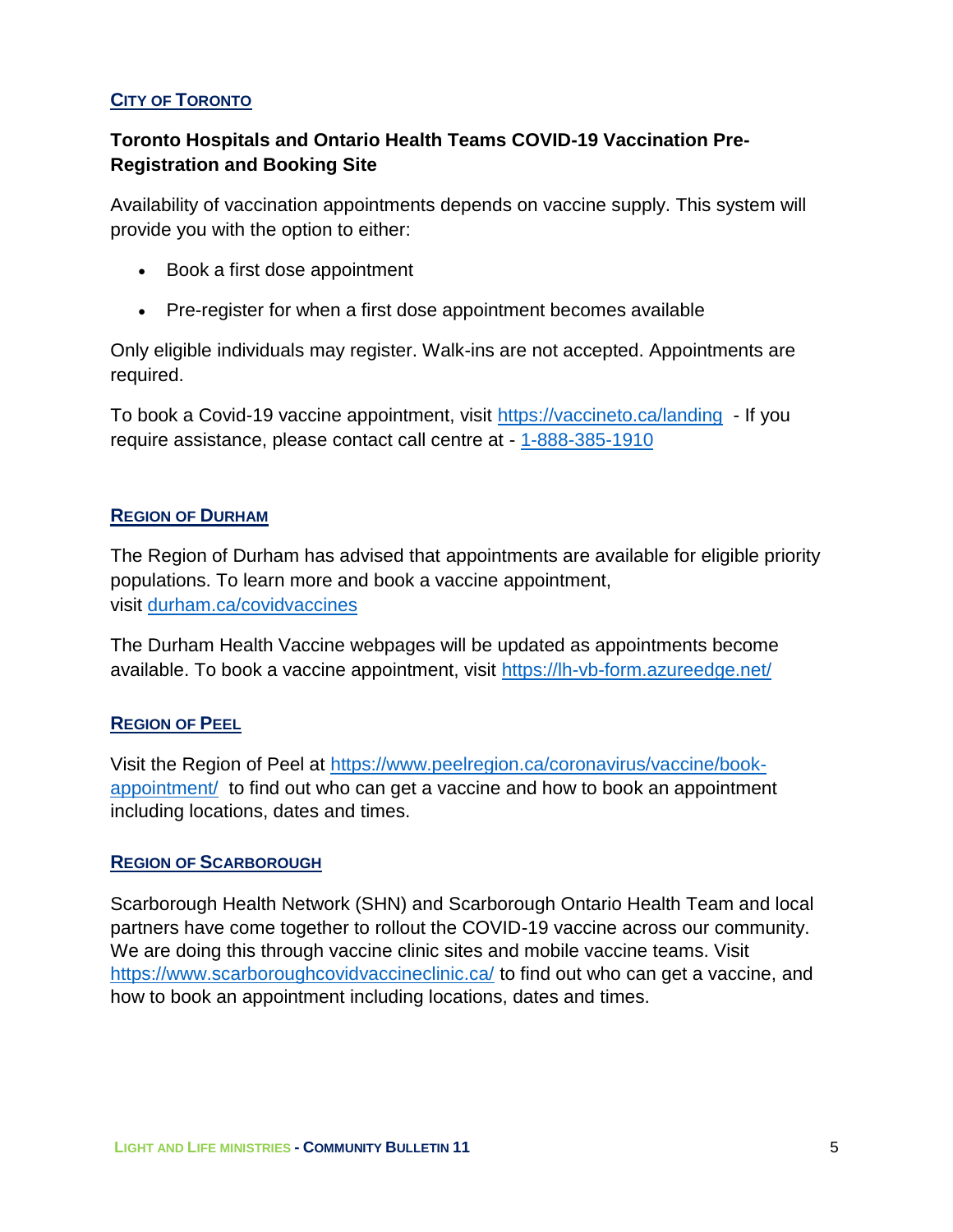### **YORK REGION**

York Region, in partnership with our local hospitals and community partners, continues to follow the Province's [three-phased Vaccine Distribution Plan.](https://files.ontario.ca/moh-covid-19-vaccine-distribution-plan-en-2021-02-19.pdf) The region has a number of Covid-19 Vaccination Clinics. To learn more about eligibility, find out location, dates and times, and book a vaccine appointment, visit [www.york.ca](http://www.york.ca/)

## **To Stay Up-to-date on Vaccine Clinics:**

Tip 1: Check out your City Ward Councillor's website for up-to-date information on dates and locations

Tip 2: Check out DAILY your nearest hospital based vaccination clinic website for updates

**Tip 3: New texting tool generates vaccine sites based on postal code - Text your postal code to 1-833-356-1683 (free of charge).**

**Tip 4: New AMAZING tool to help you look up what is outstanding for appointments! [http://vaccine-gta.ca](https://t.co/euzK4YA9hP?amp=1)**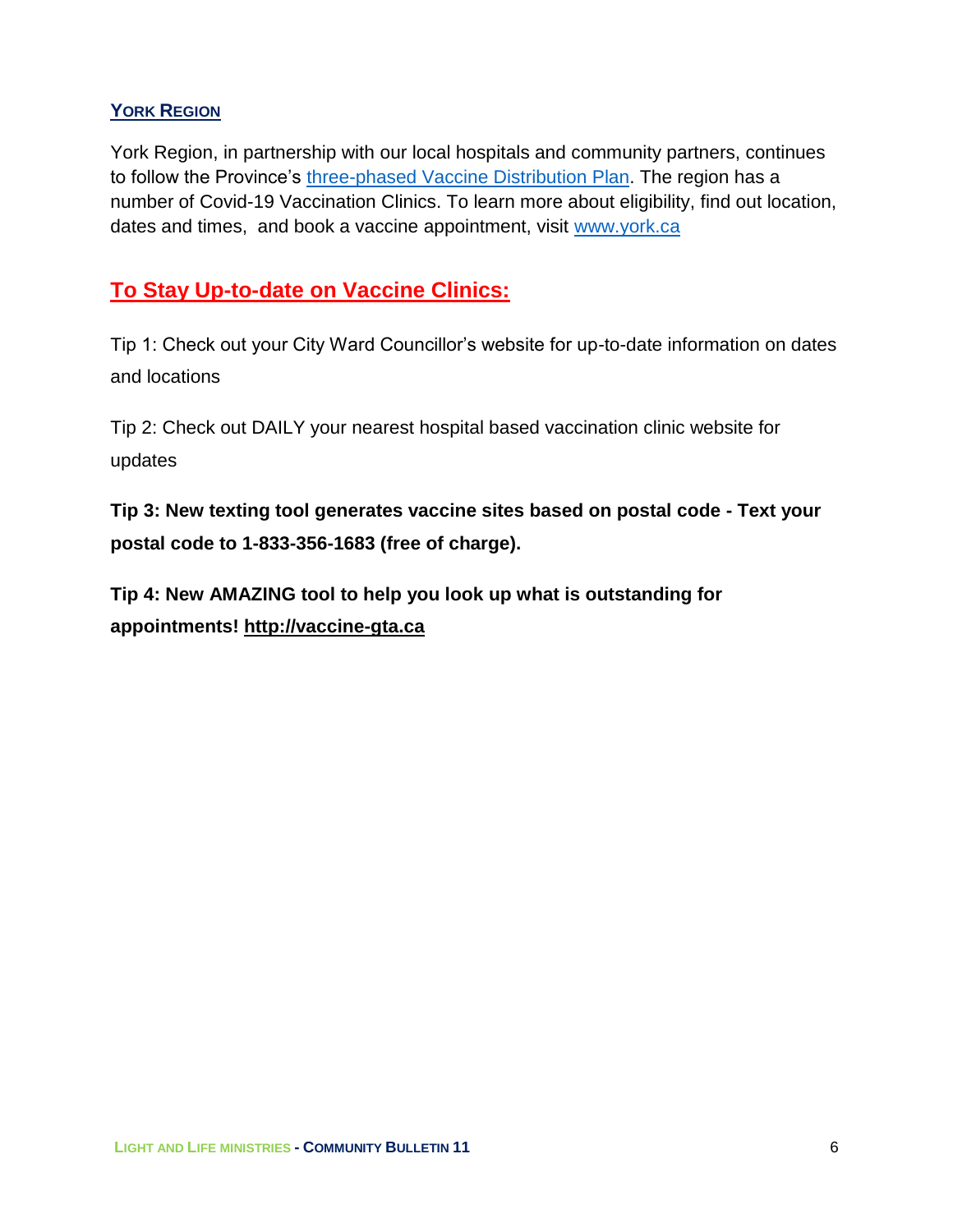## **C.Other Vaccine Clinics - #COVID19 Vaccine Eligibility:**

- 1. If you meet the criteria, you can book at one of the City of Toronto's Mass Immunization Clinics (Pfizer or Moderna vaccine). To view the criteria go to: [https://www.toronto.ca/home/covid-19/covid-19](https://www.toronto.ca/home/covid-19/covid-19-protect-yourself-others/covid-19-vaccines/covid-19-how-to-get-vaccinated/) [protect-yourself-others/covid-19-vaccines/covid-19-how-to-get](https://www.toronto.ca/home/covid-19/covid-19-protect-yourself-others/covid-19-vaccines/covid-19-how-to-get-vaccinated/)[vaccinated/](https://www.toronto.ca/home/covid-19/covid-19-protect-yourself-others/covid-19-vaccines/covid-19-how-to-get-vaccinated/)
- 2. Also, **40+** years of age living in hot spot postal codes at City Mass Immunization Clinics (Pfizer or Moderna vaccine). You can book through the provincial booking system.

Eligibility chart for Toronto Hot spot neighbourhoods



**To Book:<https://covid-19.ontario.ca/book-vaccine/>or call 1-888-999- 6488 or 1-833-943-3900**

- 40+ years of age at pharmacies & some primary care providers (AstraZeneca vaccine). Pharmacy [Vaccination](https://covid-19.ontario.ca/vaccine-locations) Clinics
- **3. Residents 18+ in 114 Covid-19 hotspots in Ontario, can book appointments online through the provincial booking system.**
- **4. Residents 18+ in Peel are now eligible to book appointments.**